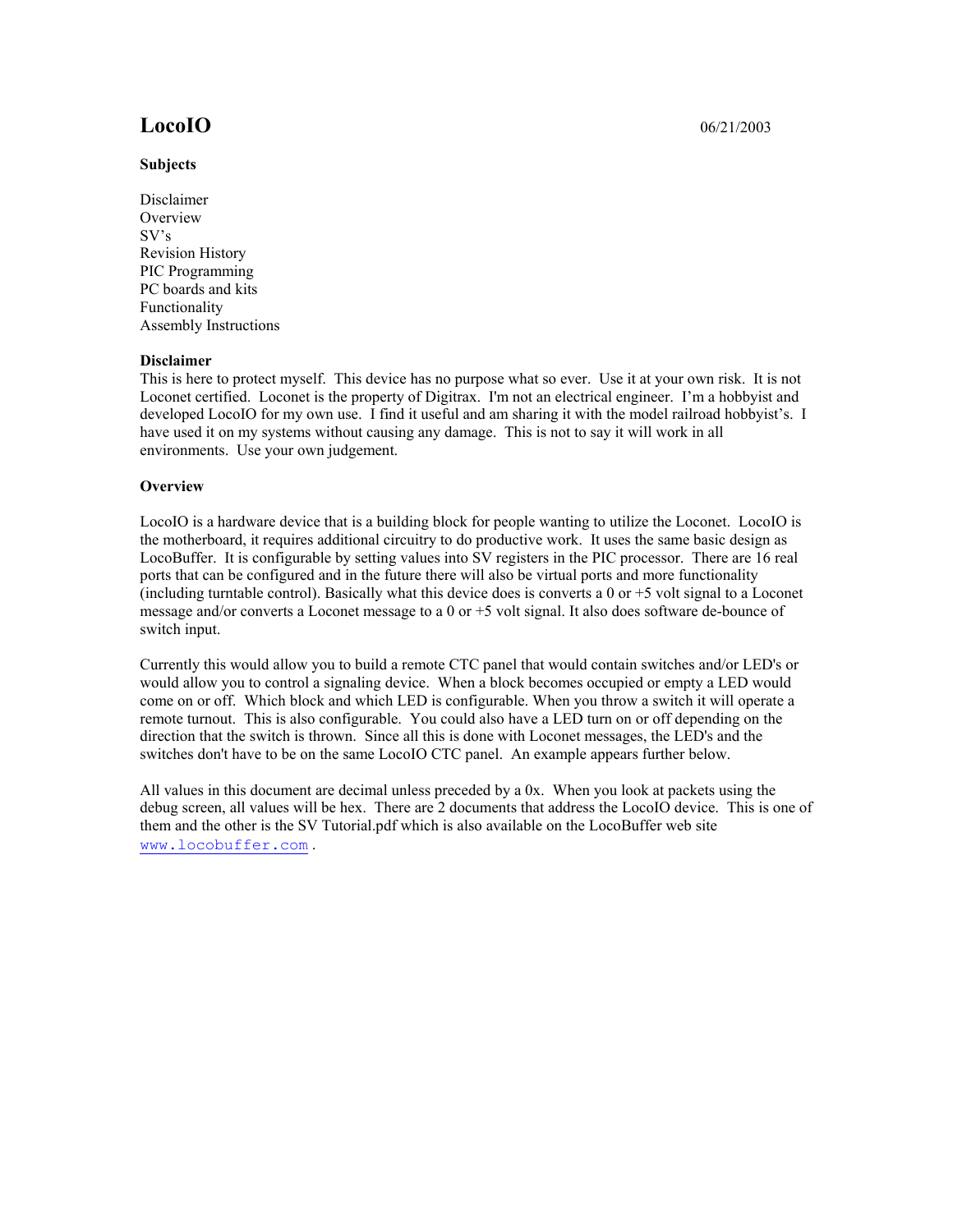## **Programming SV's**

The SV's in LocoIO can be configured using the RRCntl program, which can be found at on the LocoBuffer website www.locobuffer.com . You must use Version 3.1 or higher. You can also write your own program to do this. Programming specifications for this are given in this section below. Currently the SV's are configured using Loconet OPC\_PEER\_XFER messages. In the future, I hope to add programming using a DCC packets on a programming track.

## Note: Make sure LocoBuffer is at Version 1.4.7.1 or higher to minimize the problem mentioned below.

## **Commands for setting SV's using RRCntl**

01 – SV write 02 – SV read

#### **Commands for setting multi ports using RRCntl**

03 – multi port write 04 – multi port read

## **Current addressing**

The PC is 01 80

The default LocoIO is 01 81 (you will have to change this if you have more than 1 LocoIO). Digitrax has assigned the 01 high address for LocoIO devices.

Note: A broadcast packet can be sent out using a value of 0 in the DSTL Destination low address field. This allows you to set the SV1 value to an initial value (assuming you didn't get the PIC programmed from me) or to fix SV1 if you accidentally changed it to an unknown value.

#### **Loconet Program Packet Layout (from PC to LocoIO)**

In order to program the SV's you use Loconet Peer to Peer messages (OPC\_PEER\_XFER). The syntax of this message is documented in the Loconet Personal Edition 1.0. This document will address the field's LocoIO uses. 0xE5 OP Code 0x10 message length SRCL Source low address DSTL Destination low address DSTH Source and Destination high address PXCT1 D1 Command D<sub>2</sub> Register D<sub>3</sub>

D4 Data PXCT2  $D<sub>5</sub>$ D6 D7 D<sub>8</sub> CHK Checksum

Example

E5105051010002010000000000000009 (all values in this example are hex) This is sending out a read command to  $LocoIO # 81 (0x51)$  and requesting the data from SV number 1.

## **Loconet Program Packet Layout (reply from LocoIO to the PC)**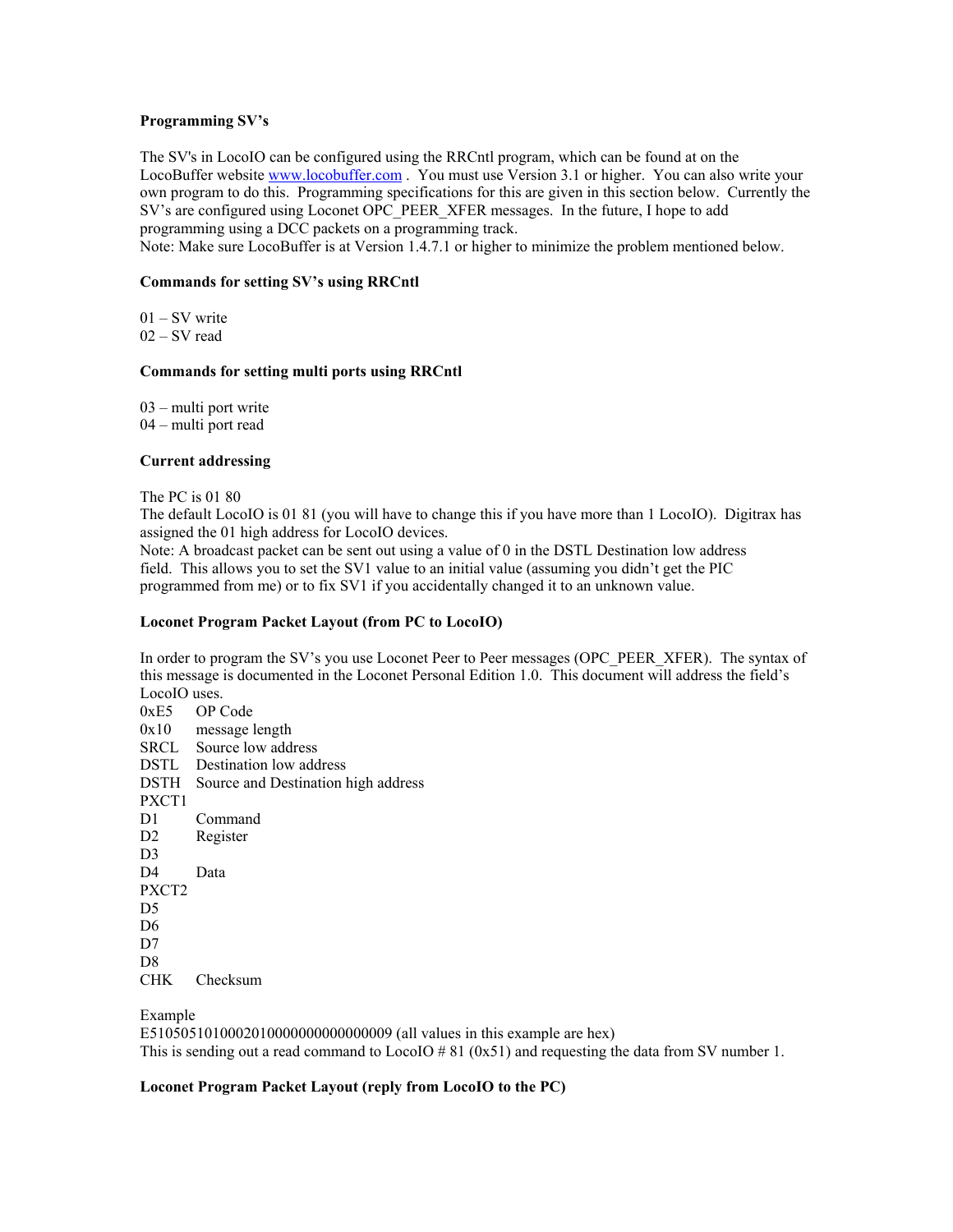0xE5 OP Code 0x10 message length SRCL Source low address DSTL Destination low address DSTH Source and Destination high address PXCT1 High order bit of Version D1 Original command D<sub>2</sub> SV number requested D3 Lower 7 bits of LocoIO Version D4 PXCT2 High order bit of requested data  $D<sub>5</sub>$ D6 Requested Data D7 Requested Data + 1 D8 Requested Data  $+2$ 

CHK Checksum

Example

E5105150010402010700080051014012 (all values in this example are hex) This reply is from LocoIO  $\# 81$  (0x51) and saying that SV 1 has the value 81 (0x51)

#### **LocoIO Setup Byte**

SV0 is a setup byte that does global configuration of the LocoIO. Current values are: Bit  $0 - 0$  = Normal RAM refresh,  $1 = No$  RAM refresh Bit  $1 - 0$  = Normal LocoIO,  $1 =$  LocoIO is for turntable control Bit  $2 - 0$  = Detectors active high,  $1 =$  Detectors active low

## **Note: If you change SV0 you must cycle power to the LocoIO for it to take effect.**

#### **Configuration byte**

All ports use 3 bytes to configure them. This will be called a SV set. All SV sets start with the first byte being a configuration byte. Below are the values that can be in the configuration byte.

Bit  $7 - 0$  input 1 output Input Command to send out Currently 15 (0x0F) 47 (0x2F) 111 (0x6F) are available Output Command to look for Currently 192 (0xC0) 128 (0x80) are available

#### **Programming SV's**

**Note: In the examples below you will see CC at the end of each packet. This means the checksum value.** 

**Note: I recommend that you print out a copy of the SV page of this document and keep a record of what values you have in which SV's. Although using ISP to re-program your PIC will not overlay your SV's, you should still keep a paper copy. You can also use RRCntl to write the SV values to a file so that they can be reloaded at a later date.** 

There are currently 4 sets of values that SV's can deal with. They are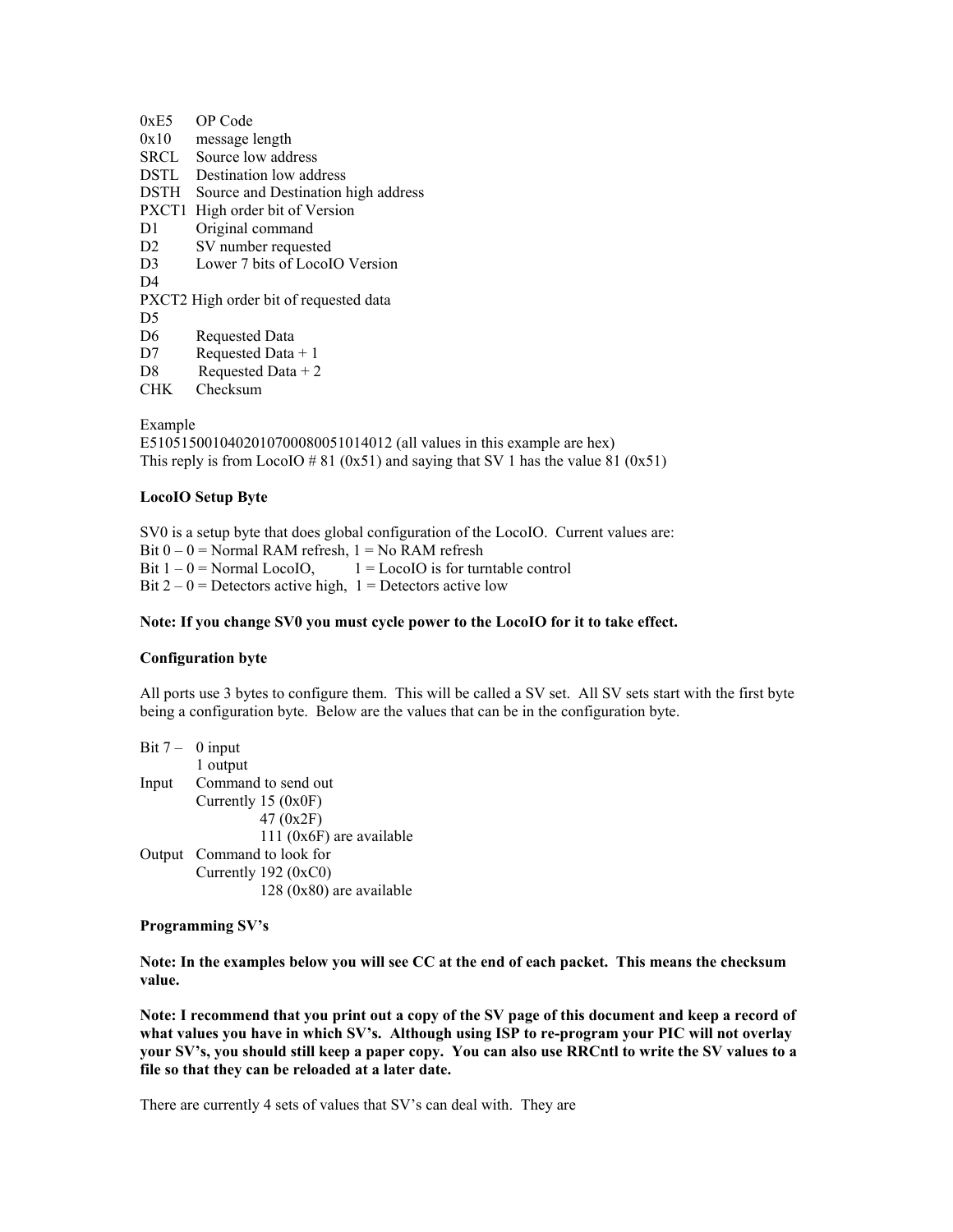Generate a OPC\_SW\_REQ (0xB0) message (usually from a switch action) Generate a OPC\_INPUT\_REP  $(0xB2)$  message (usually from a block detector) Receive a OPC\_INPUT\_REP  $(0xB2)$  message (usually turns on a LED) Receive a OPC\_SW\_REQ (0xB0) message (usually turns on a LED)

#### **To generate an OPC\_SW\_REQ (0xB0) message (usually from a switch action)**

To program a SV to be an input SV you will do the following.

The input configuration value is any of the following values  $15 (0x0F) -$ toggle switch  $47 (0x2F)$  – push button switch (activate low)  $111 (0x6F)$  – push button switch (activate high) **Note:** LocoIO does software de-bounce of switch input.

#### **Caution: Do not leave inputs floating. They should either be at 0 volts or +5 volts. Leaving them float can cause unpredictable results.**

If a switch is connected to the input, determine what data you want to send with the command. The command that will be sent is the OPC\_SW\_REQ  $(0xB0)$ . The data will be the address of the device you want to activate and then the value 2 which is  $16 (0x10)$ . The address can be determined by activating that device with a DT100 type throttle and then subtracting 1 (one).

#### **Example 1**

Toggle switch

The DT100 type throttle is put in switch mode and then turnout 29 is selected. Then the closed button is pressed and turnout 29 is closed. To have this turnout work off of a switch connected to LocoIO you would put the following values in the proper SV's. Lets assume that the switch is connected to pin 17 on the JP1 connector of LocoIO. Looking at the SV chart we see that SV's 27 – 29 apply to JP1 pin 17.

 $SV27 - 15 (0x0F) - This is the configuration SV for JP17$ 

 $SV28 - 28(0x1C) - This is the value 1 (it equates to switch 29)$ 

SV29 – 16 (0x10) – This is the value 2

What this will cause is that when the switch is thrown to the direction that  $+5$  volts goes to JP1 pin 17 the following message is sent to the Loconet:

B01C10CC (all values are hex)

And the turnout is thrown to the thrown position

When the switch is thrown to the direction that 0 volts goes to JP1 pin 17 the following message is sent to the Loconet:

B01C30CC (all these values are hex)

And the turnout is thrown to the closed position

## **Example 2**

Push button switch

The DT100 type throttle is put in switch mode and then turnout 29 is selected. Then the closed button is pressed and turnout 29 is closed. To have this turnout work off of a switch connected to LocoIO you would put the following values in the proper SV's. Lets assume that the switch is connected to pin 17 on the JP1 connector of LocoIO. Looking at the SV chart we see that SV's 27 – 29 apply to JP1 pin 17.

 $SV27 - 47 (0x2F) - This is the configuration SV for JP17$ 

 $SV28 - 28 (0x1C) - This is the value 1 (it equates to switch 29)$ 

 $SV29 - 16 (0x10) - This is the value 2$ 

What this will cause is that when the push button switch is pressed and released the following message is sent to the Loconet:

B01C10CC (all values are hex)

And the turnout is thrown to the thrown position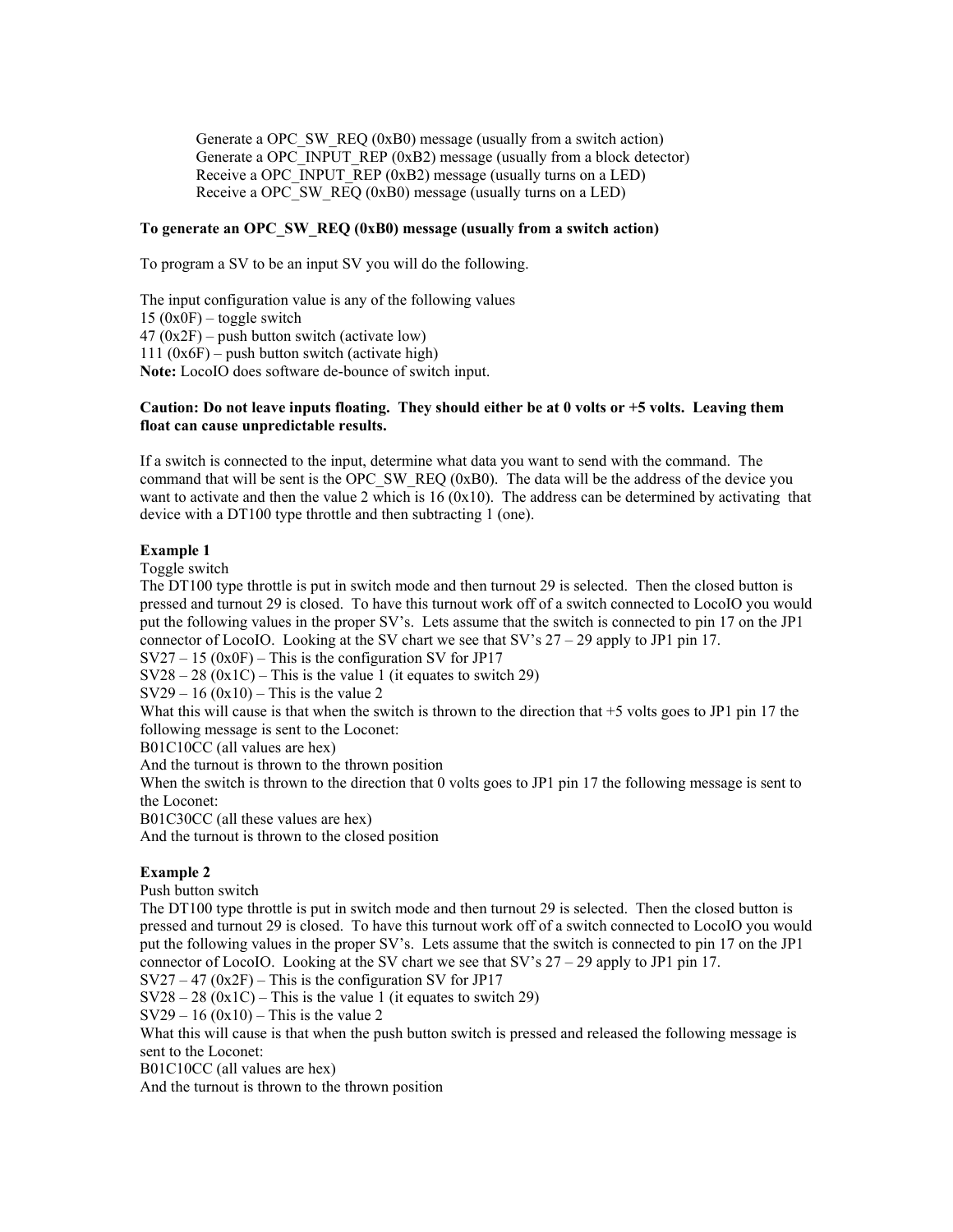When the push button switch is pressed and released the second time the following message is sent to the Loconet:

B01C30CC (all these values are hex)

And the turnout is thrown to the closed position

**Note:** This assumes that pressing the push button connects 0 volts to JP1 Pin 17 and releasing it connects +5 volts to JP1 pin 17.

**Note:** Using the value of 111 (0x6F) in the configuration byte will reverse the action (so pressing the button sends the message instead of releasing the button).

## **To generate an OPC\_INPUT\_REP (0xB2) message (usually from a block detector)**

Block Detector

First you have to determine if the block detector is active high or active low. If the block detectors are active high then you must set the setup SV (number 0) to have the #2 bit turned off (a zero in this field will work). If the block detectors are active low then you must set the setup SV (number 0) to have the #2 bit turned on (a 04 in this field will work).

First you have to decide what block number you want to send out to the Loconet when a block becomes occupied (our example assumes block 04). You then have to add 128 to the block number (turn the high order bit on). Once you determine this then put the proper values in the proper SV's. Lets assume that the block detector is connected to pin 17 on the JP1 connector of LocoIO. Looking at the SV chart we see that SV's  $27 - 29$  apply to JP1 pin 17.

If SV0 bit2 = 0 (SV0 could = 0) then

 $SV27 - 15 (0x0F) - This is the configuration SV for JP17$ 

 $SV28 - 132 (0x84) - This is the value 1 (this is for block 4 and the high order bit is turned on)$ 

 $SV29 - 0$  (0x00) – This is the value 2 (this can be set to 0x00 or 0x20 or 0x40 or 0x60)

What this will cause is that when the block is occupied the following message is sent to the Loconet:

B20410CC or B20430CC or B20450CC or B20470CC (all values are hex)

When the becomes unoccupied the following message is sent to the Loconet:

B20400CC or B20420CC or B20440CC or B20460CC (all these values are hex)

If SV0 bit2 = 1 (SV0 could = 4) then

 $SV27 - 15 (0x0F) - This is the configuration SV for JP17$ 

 $S<sup>V28</sup> - 132 (0x84) - This is the value 1 (this is for block 4 and the high order bit is turned on)$ 

 $SV29 - 16 (0x10) - This is the value 2 (this can be set to 0x10 or 0x30 or 0x50 or 0x70)$ 

What this will cause is that when the block is occupied the following message is sent to the Loconet:

B20410CC or B20430CC or B20450CC or B20470CC (all values are hex)

When the becomes unoccupied the following message is sent to the Loconet:

B20400CC or B20420CC or B20440CC or B20460CC (all these values are hex)

## **To receive an OPC\_INPUT\_REP (0xB2) message (usually turns on a LED to indicate block occupancy)**

To program a SV to be an output SV you will do the following.

The input configuration value is 192 (0xC0).

When a OPC INPUT REP message is received a LED that is connected to an output will be turned on or off. First decide what is going to generate the OPC\_INPUT\_REP message. One way this is done is by a block detector. To determine the value to put into Value 1 and Value 2 SV's you will have to do 1 of 2 things. Read the Loconet Personnel Edition 1.0 and figure out what message will be generated or do a little test. To do the test you will need something that shows Loconet packets. This can be a MS100 and John Kabat's Lnmon software or any of the commercial products out there. You can also use LocoBuffer and the RRCntl program or the DecoderPro program. Start up the packet trace and then activate the device that will generate the OPC\_INPUT\_REP message. If you are using a block detector to generate the message then just put an engine on the track and look at the 0xB2 message that is generated. It will be something like (all these values are hex)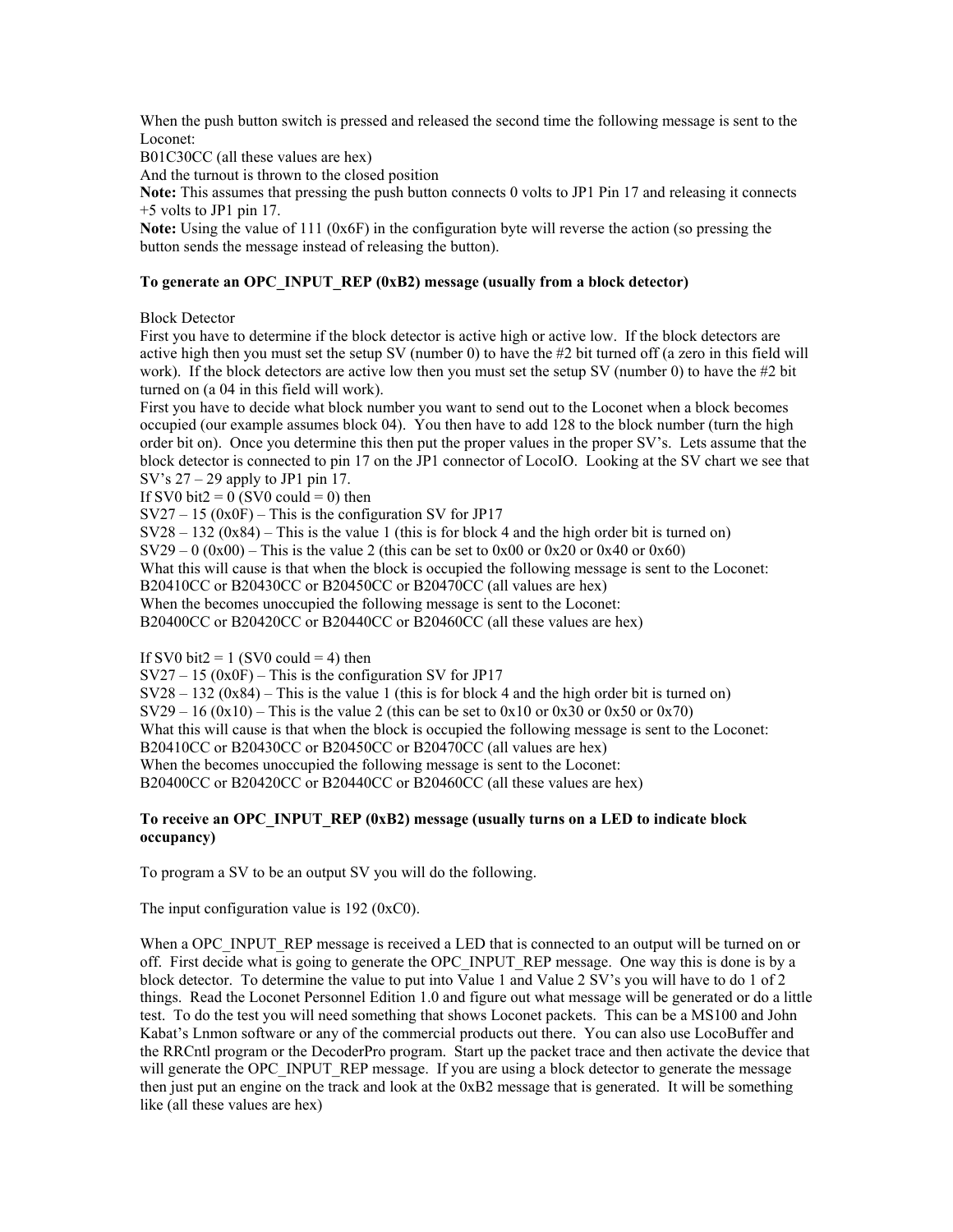B20430CC or B20420CC or You will then use the  $2<sup>nd</sup>$  byte for the Value 1 and the third byte (a 32 (0x20)) for Value 2.

B20410CC or B20400CC You will then use the  $2<sup>nd</sup>$  byte for the Value 1 and the third byte (a 0) for Value 2.

#### **Example**

To have this message turn on a LED connected to LocoIO you would put the following values in the proper SV's. Lets assume that the LED is connected to pin 9 on the JP1 connector of LocoIO. Looking at the SV chart we see that SV's  $15 - 17$  apply to JP1 pin 9.

 $SV15 - 192 (0xC0) - This is the configuration SV for JP1 pin 9$ 

 $SV16 - 04 (0x04) - This is the value 1$ 

 $SV17 - 32 (0x20) - This is the value 2$ 

What this will cause is that when the OPC\_INPUT\_REP message is received the LED connected to JP1 pin 9 will light up if a B20410CC message comes in and shut off if a B20400CC message comes in.

#### **To receive an OPC\_SW\_REQ (0xB0) message (usually to turn on a LED to indicate switch position)**

To program a SV to be an output SV you will do the following.

The input configuration value is 128 (0x80).

When a OPC\_SW\_REQ message is received a LED that is connected to an output will be turned on or off. First decide what is going to generate the OPC\_SW\_REQ message. One way this is done is by a switch or a throttle activating a turnout. To determine the value to put into Value 1 and Value 2 SV's you will have to do 1 of 2 things. Read the Loconet Personnel Edition 1.0 and figure out what message will be generated or do a little test. To do the test you will need something that shows Loconet packets. This can be a MS100 and John Kabat's Lnmon software or any of the commercial products out there. You can also use LocoBuffer and the RRCntl program or the DecoderPro program. Start up the packet trace and then activate the device that will generate the OPC\_SW\_REQ message. If you are using a throttle to generate the message then just select the turnout you are controlling and look at the 0xB0 message that is generated. It will be something like (all these values are hex) B01C30CC or

B01C20CC or

You will then use the  $2<sup>nd</sup>$  byte for the Value 1 and a 48 (0x30) for Value 2.

B01C10CC or B01C00CC You will then use the  $2^{nd}$  byte for the Value 1 and a 16 (0x10) for Value 2.

## **Example**

To have this message turn on 2 different LEDs connected to LocoIO you would put the following values in the proper SV's. Lets assume that the LEDs are connected to pin 13 and pin 15 on the JP1 connector of LocoIO. Looking at the SV chart we see that SV's  $21 - 26$  apply to JP1 pin 13 and 15.

 $SV21 - 128 (0x80) - This is the configuration SV for JP1 pin 13$ 

 $SV22 - 28 (0x1C) - This is the value 1$ 

 $SV23 - 48 (0x30) - This is the value 2$ 

 $SV24 - 128 (0x80) - This is the configuration SV for JPI pin 15$ 

 $SV25 - 28(0x1C) - This is the value 1$ 

 $SV26 - 16(0x10) - This is the value 2$ 

What this will cause is that when the OPC\_SW\_REQ message is received the LED connected to JP1 pin 13 will light up and the LED connected to JP $\overline{1}$  pin  $\overline{15}$  will shut off or vise versa.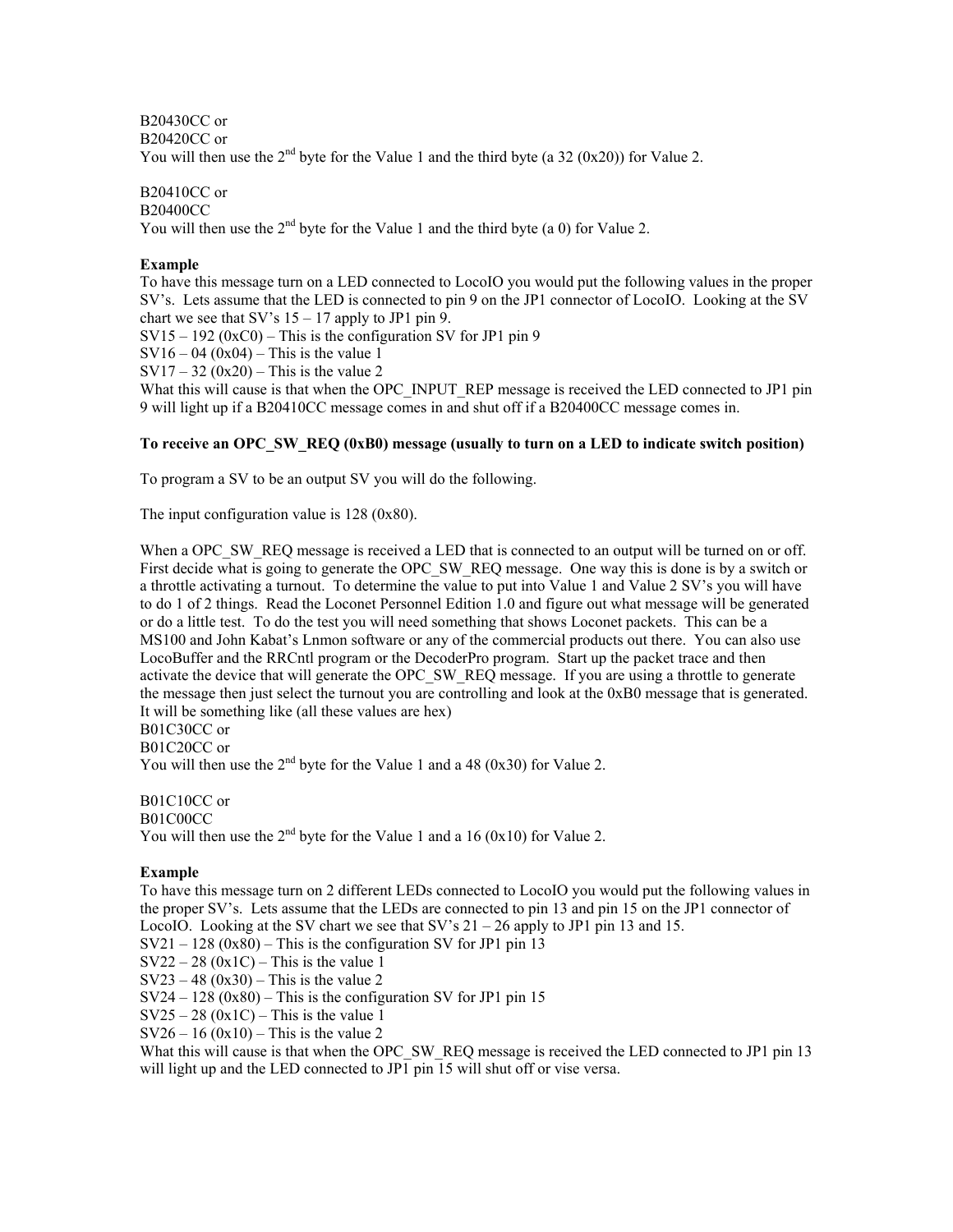#### **Multi port reads and writes**

The following commands are supported using the OPC\_PEER\_XFER message

03 – multi port write 04 – multi port read

This is useful for developing signaling systems. It allows you to change some or all LocoIO outputs at the same time. It also allows you to query the LocoIO to see how the ports are configured and their output state. The command uses the concept of a low data with a low data mask and a high data with a high data mask.

If you issue the 04 command in RRCntl to do a multi port read you are returned the following:

D5 – has the low 8 port direction D6 – has the low 8 port values D7 – has the high 8 port direction D8 – has the high 8 port values

Where the low 8 ports are JP1 thru JP15 (JP1 is the most significant bit and JP 15 the least most significant bit). The high 8 ports are JP17 thru JP31 (JP17 is the most significant bit and JP 31 the least most significant bit).

Where direction is output if the bit is a 1 and input if the bit is 0.

If you want to change all or some of the ports at the same time you would use the 03 multi port write command. You would first read the LocoIO with the 04 multi port read command and then use the low and high mask you retrieved in D5 and D7 (remember where the high bits are if your not using RRCntl, in the PXCT2 field). This will tell you which bits are output and which bits are input. Using this data you then put the mask bits on the write command and the values you want to write in the low and high data fields and write the message. So D5 and D7 are port direction bytes in the 04 read command and they are data mask bytes in the 03 write message. If you don't understand this then maybe an example is in order.

If you issued a 04 multi port read command in RRCntl on a LocoIO that was just programmed by me, you would get the following values returned:

D5 255 0xFF D6 0 D7 255 0xFF D<sub>8</sub> 0 This says all 16 ports are output ports and they are all set to 0 volts.

Now if you issued a 03 multi port write command with the following values D5 170 0xAA D6 255 0xFF D7 170 0xAA D8 255 0xFF This would set every other port to +5 volts (remember the mask only changes ports that have a 1 in the mask bit). You would get the same results if D6 and D8 were set to 170 (0xAA).

Another example is at the traffic signal section, which is off of the LocoIO page at www.locobuffer.com and there is an example.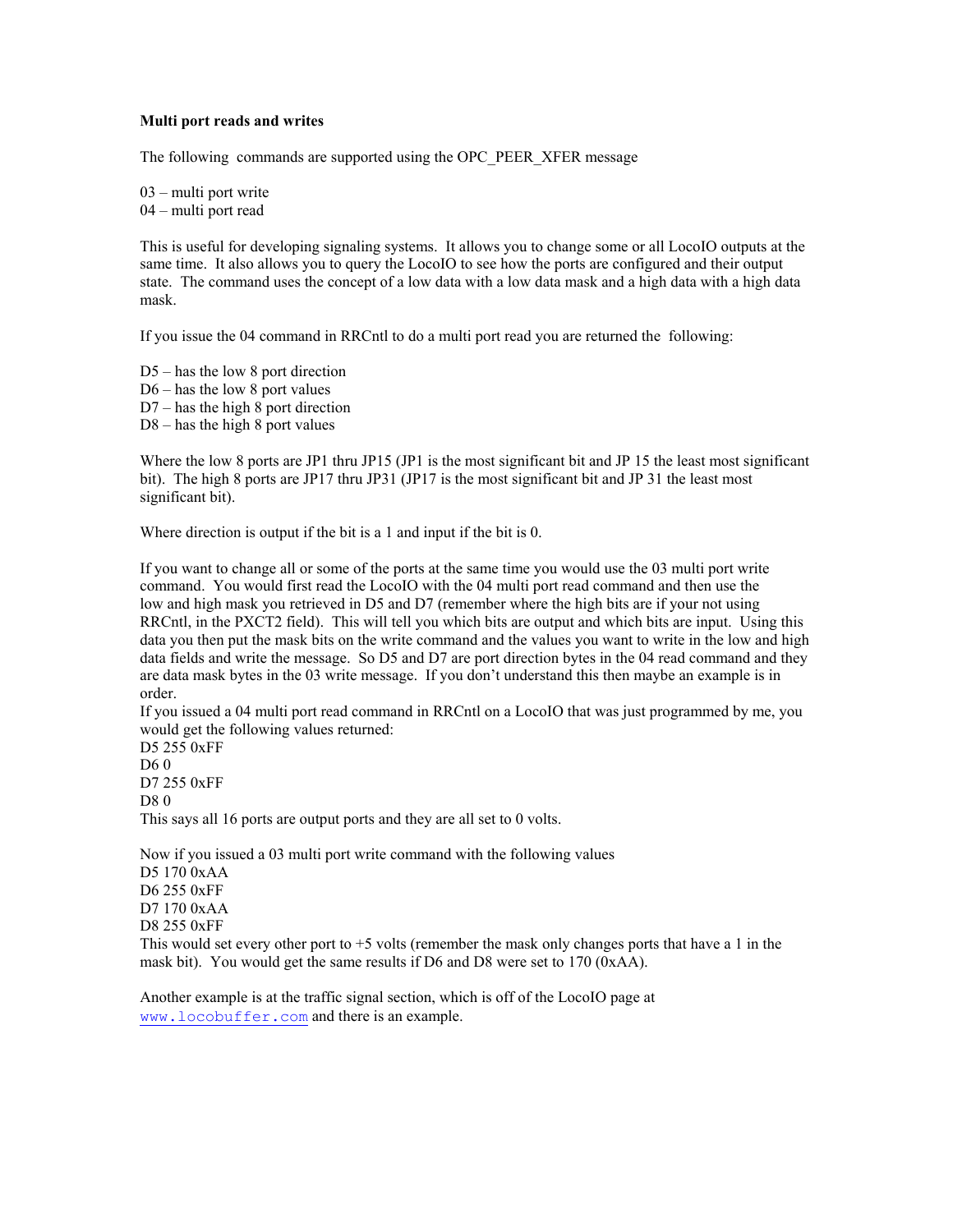#### **Revision History**

Version 1 - original release

Version 1.1 – Push button support

Version 1.2 – Corrected a programming error problem

Version 1.3 – Added OPC\_INPUT\_REP (0xB2) output message option

Version 1.3.4 – Added LocoIO setup byte

Version 1.3.5 – Enhanced setup SV to allow block detectors to be active high or low

## **PIC programming**

Version 1.3.5 of the PIC software is currently available. The PIC in the device can be re-programmed using the ISP program, which is available at the LocoBuffer website www.locobuffer.com and a LocoBuffer device. Optionally, you can design and build a programmer daughter board for LocoIO. You can also use a conventional PIC programmer or send me the PIC and I will program it for free.

If you want me to program a PIC for you, send me an email and I will send you my address. There is no charge for this, just send me a 16F873 PIC and return postage and I will program it and test the PIC for you.

or

If you have your own programmer, you want to use the following settings: Oscillator - HS Watch dog timer - Off Power up - On Code protect - Off Brown out - On Low voltage programming - Enabled Data EE protect - Off Flash program write - Disabled

or

Use ISP (In Circuit Serial Programming) – this requires a LocoBuffer. This is quite easy to do and you can download ISP and read the ISP readme and then follow the on screen instructions.

## **PC boards and kits**

I sell PC boards, programmed PIC's and kits. Like I did with LocoBuffer, these will be sold at cost. Due to the overwhelming request for LocoIO kits, I will be offering the kits using 25 unit pricing. I have posted the LocoIO parts list (with current Digikey prices) in the files section of this list.

Complete "A" kits cost \$23.00 and "B" kits go for \$21.00.

Postage for 1 - 4 kits will be \$3.85 using priority mail.

If you pay with PayPal, add 2.9% plus .30 cents (because that's what they charge me).

Kits include all the parts, PCB board and a programmed PIC. They don't include a case or a wallwart power supply.

PCB boards are available separately for \$7.30 plus \$1.50 shipping.

PCB Board and a programmed PIC are available \$12.00 plus \$1.50 shipping.

All prices are in US dollars. Priority mail is only available to the US.

Shipping outside the US is different (and if you bought a LocoBuffer then you know what it is).

An "A" kit is all the parts listed in the parts list. A "B" kit is missing the voltage regulation parts and would get connected to the 5 volts supply of the "A" unit. The advantage of using the "A" and one or more "B" is less wallwart power supplies.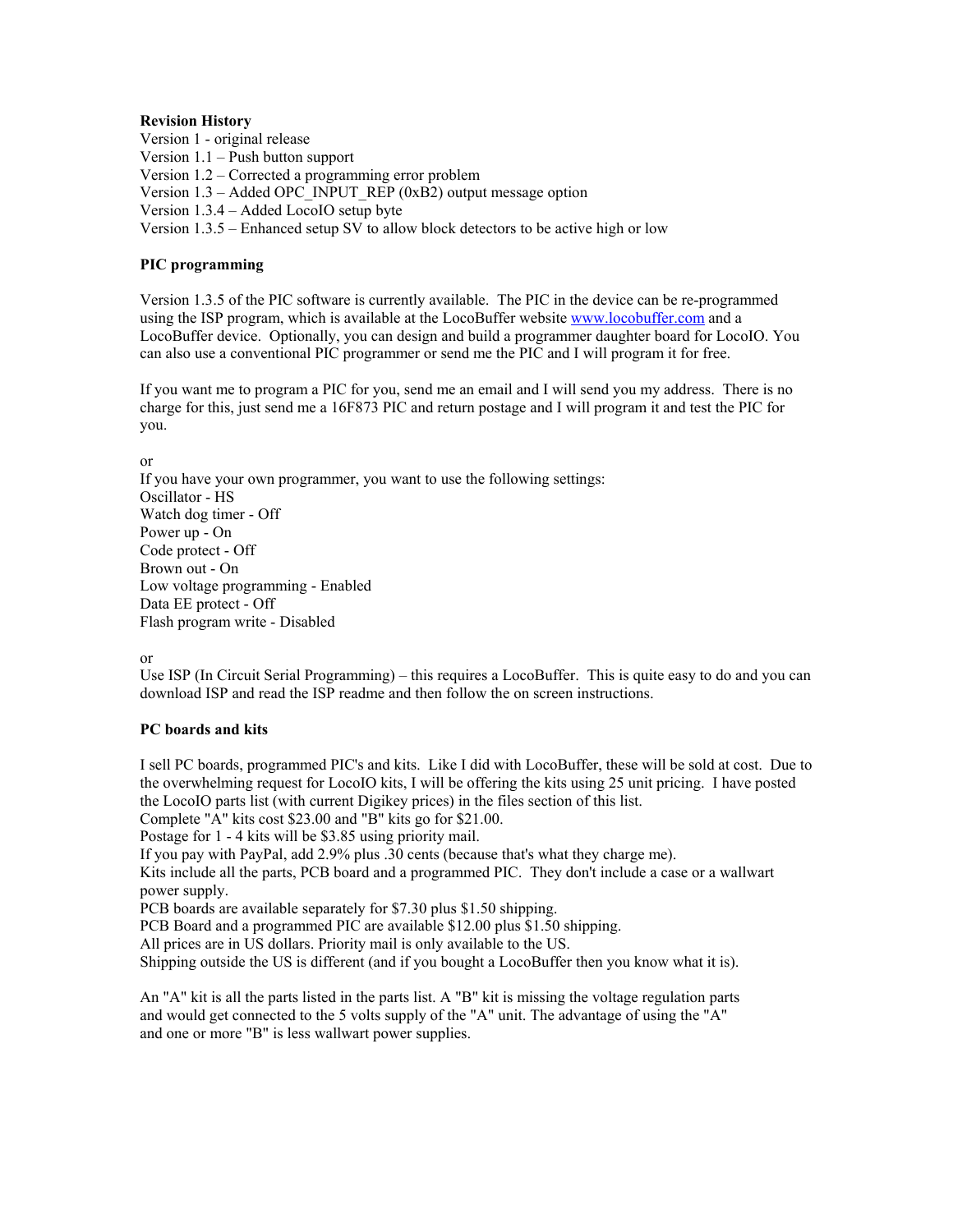#### **Functionality**

The functionality of LocoIO right now is that it supports message OPC\_SW\_REQ (0xB0) and OPC\_INPUT\_REP (0xB2) going out and message OPC\_INPUT\_REP (0xB2) and OPC\_SW\_REQ (0xB0) coming in.

Example

You have an oval of track with 4 blocks, 4 turnouts and 4 sidings. One LocoIO has 16 ports. They could be configured as follows:

CTC1 port 1 - Block 12 works LED1 port 2 - Block 16 works LED2 port 3 - Switch 1 to control turnout 1 port 4 - Block 22 works LED3 port 5 - Switch 2 to control turnout 33 port 6 - Block 2 works LED4 port 7 - Switch 2 also controls LED15 (for turnout indication) and so on.

CTC2 port 1 - LED 15 port 2 - Block 22 to control a signaling LED and so on.

This assumes you have a block detector that sends out Loconet messages (such as a BD8 or BLD16) and that you have a stationary decoder to control the turnouts (such as a DS54 or AD4).

#### **Future**

I plan to add the following features. If you have some that you would like, just ask and I will consider them.

Programming using DCC packets Respond to a OPC\_SW\_STATE (0xBC) to tell the position of a switch Respond to a GP\_ON command to tell the position of a switch Add turntable control Add routes by using virtual ports

I can be reached at jjabour@optonline.net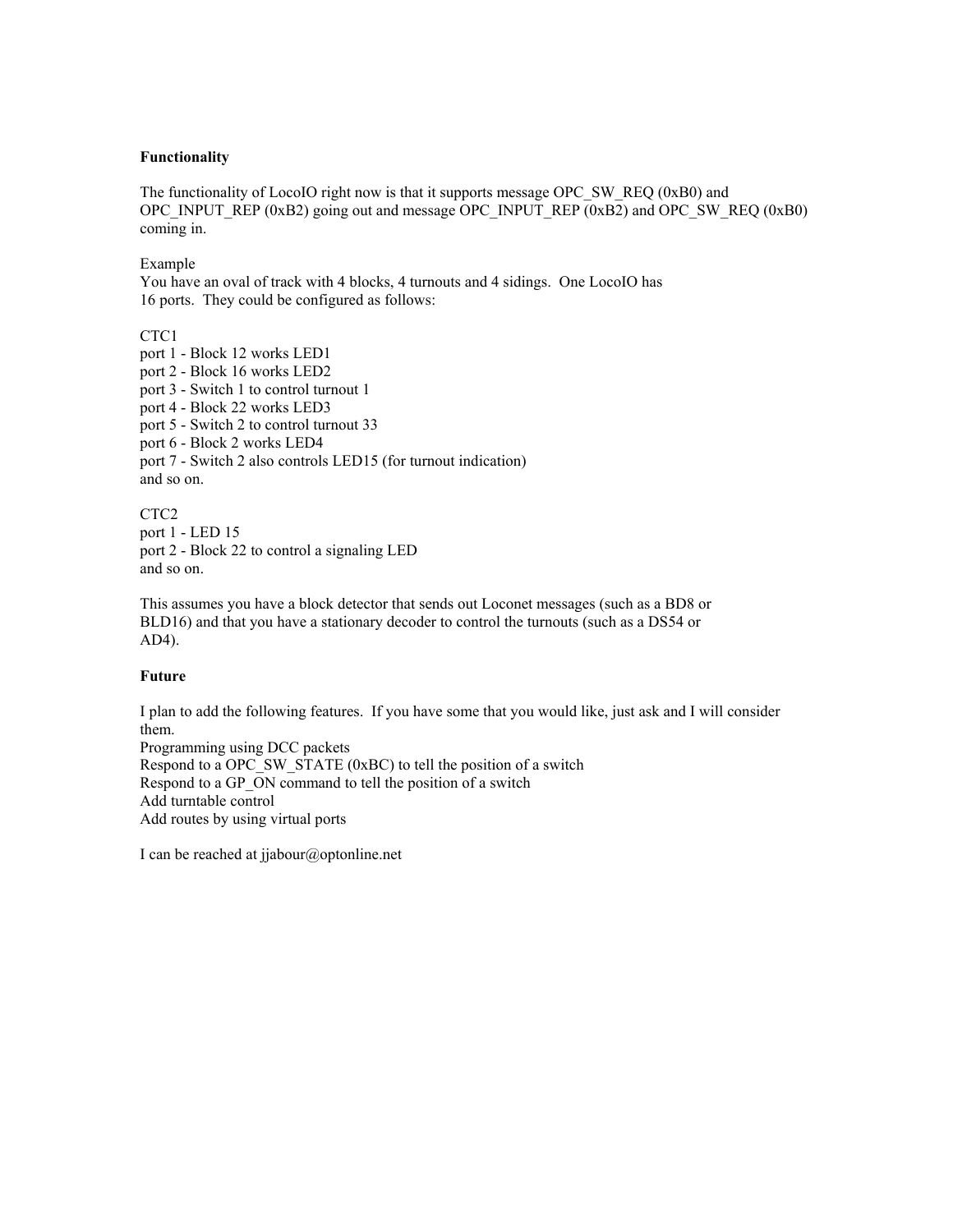## **LocoIO Assembly Instructions**

First identify all the parts.

**CAUTION** – The PIC and the LM339 op amp are static sensitive devices. Don't remove them from their packages until you are ready to install them and then don't touch the pins on them. Also make sure you discharge yourself before you handle them. It is best not to work on carpet when you are handling these devices.

Assembly order is not important but you might want to follow the order below. Check off each item as it is completed. Insert the part, solder it in then inspect the solder joint to make sure it is shinny and complete. Then cut off the excess lead.

Soldering this project is rather easy as long as you have the correct tools and are neat. You should use a small soldering iron, 15 to 25 watts. Also use the thinnest solder that Radio Shack has. Make sure you are using solder for electrical parts and **don't** use acid core solder under any circumstances.

#### Power supplies

The LocoIO kit does not come with a power supply. You must supply one. If you are building an "A" kit then the power requirements are  $7 - 15$  volts AC or DC. Depending on the power requirements of the daughter board, current capacity should be between  $100 - 1000$  ma (please note the power limitations of the 16F873 PIC which are referenced else where in this document). This power gets connected to pads 1 and 2. Orientation is not important. If you are building a "B" kit then 5 volt regulates DC is a requirement. This gets connected to pads 3 and 4 and orientation is **very** important. The pads are marked with  $a +$  (for  $+5$  volts) and a – (for ground).

All statements relating to orientation are with the top of the board up and the word LocoIO in the left lower corner.

First put in the resistors. They can go in any orientation. They are all  $1/4$  watt 5% resistors. The resistors are the cylindrical shaped parts with leads on each ends and colored bands around them. The bands are indications of the resistance of the part. If you have good eyesight you can use the bands to identify the resistors. If not use an ohm meter to measure the resistance of them.

- R8 1K resistor brown black red gold
- R9 1K resistor brown black red gold
- R5 47K resistor yellow purple orange gold
- R6 47K resistor yellow purple orange gold
- R4 100K resistor brown black yellow gold
- R3 220K resistor red red yellow gold
- R2 22K resistor red red orange gold
- R1 10K resistor brown black orange gold
- R7 4K7 resistor yellow purple red gold

NOTE: Do not install R11 at this time. This is for a future upgrade and may effect the operation of LocoIO. Also R10 does not exist.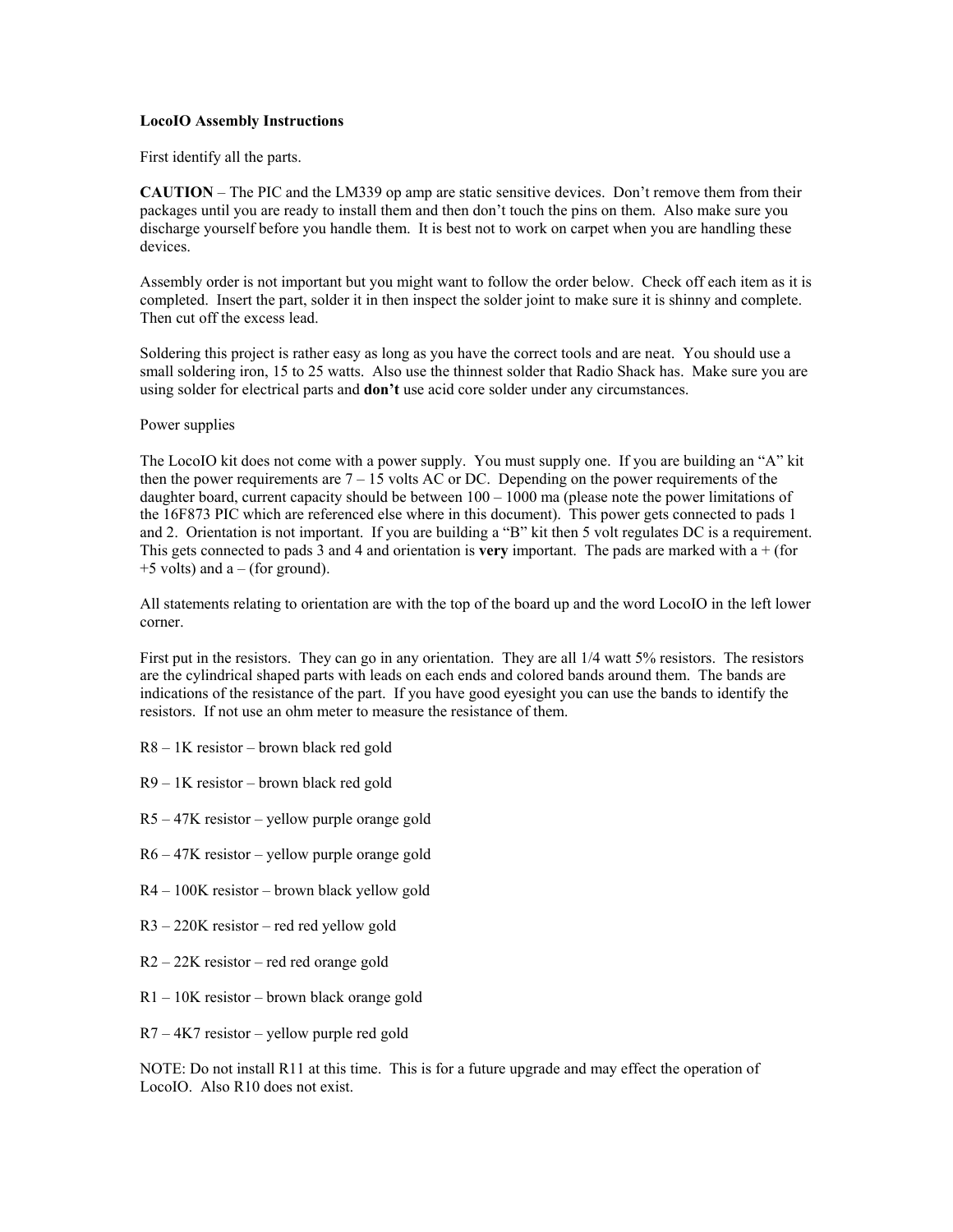All though the IC sockets can go in either way, convention says to put the notched end of the socket pointing to the #1 pin. The board is marked for the #1 pin.

Note: Pin 1 on the 2 IC's are pointing in different directions.

14 pin socket

28 pin socket

Don't put any IC's in the sockets yet

B1 - DB101MS-ND Bridge rectifier – Black square IC with 4 pins - The orientation of this is important. The AC pins go to the left and the minus  $(-)$  is in the upper right corner and the plus  $(+)$  is in the right lower corner. If this is backwards you won't get +5volts out of the device. Note: The "B" kit will not have this part.

JP1 36 pin header

JP2 is not used at this time but install it now and add the jumper to it in either position so that the PIC has a known state on that pin.

J1 – RJ12 6 pin Loconet connector

J2 – RJ12 6 pin Loconet connector

Q1 – 20 MHz ceramic resonator – Small square brown component with 3 pins coming out the bottom. This can go in any orientation.

IC3 – 7805 voltage regulator – large black rectangular device with 3 heavy leads coming out the bottom. Orientation is important. The words must point to the left. If this is backwards you won't get +5volts out of the device. This is the opposite direction of the LocoBuffer. Note: The "B" kit will not have this part.

C1 – 100uf electrolytic capacitor – Black round cylinder with 2 leads coming out of the bottom. Orientation is important. One lead has a minus sign (-) on it. The minus must be placed facing the word LocoIO. If this is backwards you won't get +5volts out of the device. Note: The "B" kit will not have this part.

D1 – Red LED – Insert with the long lead to the top, short lead to the word LocoIO. When power is applied, this should light.

D2 – Red LED – Insert with the long lead to the top, short lead to the word LocoIO. This will flash with Loconet packets

T1 – NPN transistor – small black round device with 3 leads coming out the bottom. Looking from the top, this is a D shaped device. Orientation is important. This is the part that will most likely be installed incorrectly. The flat side of the D should be facing to the right. The center lead goes in the hole with the B (for base) on it.

Before you install any of the remaining IC's you should put power into the device. You connect a wallwart to the connections labeled Pad1 and Pad2. You can put in either AC or DC. It should be a power supply with between  $7 - 15$  volts and at least 100ma. Plug in the wallwart and connect the black lead of a voltmeter to pin 8 of IC1 (the PIC) and connect the red lead of the voltmeter to pin 20 of IC1. The volt meter should read about +5volts if it's less than this then you may need a more powerful wallwart. IC1 is numbered from 1 to 14 on one side and 15 to 28 on the other side. You can now check that all the IC sockets have the  $+5$  volt on the proper pins.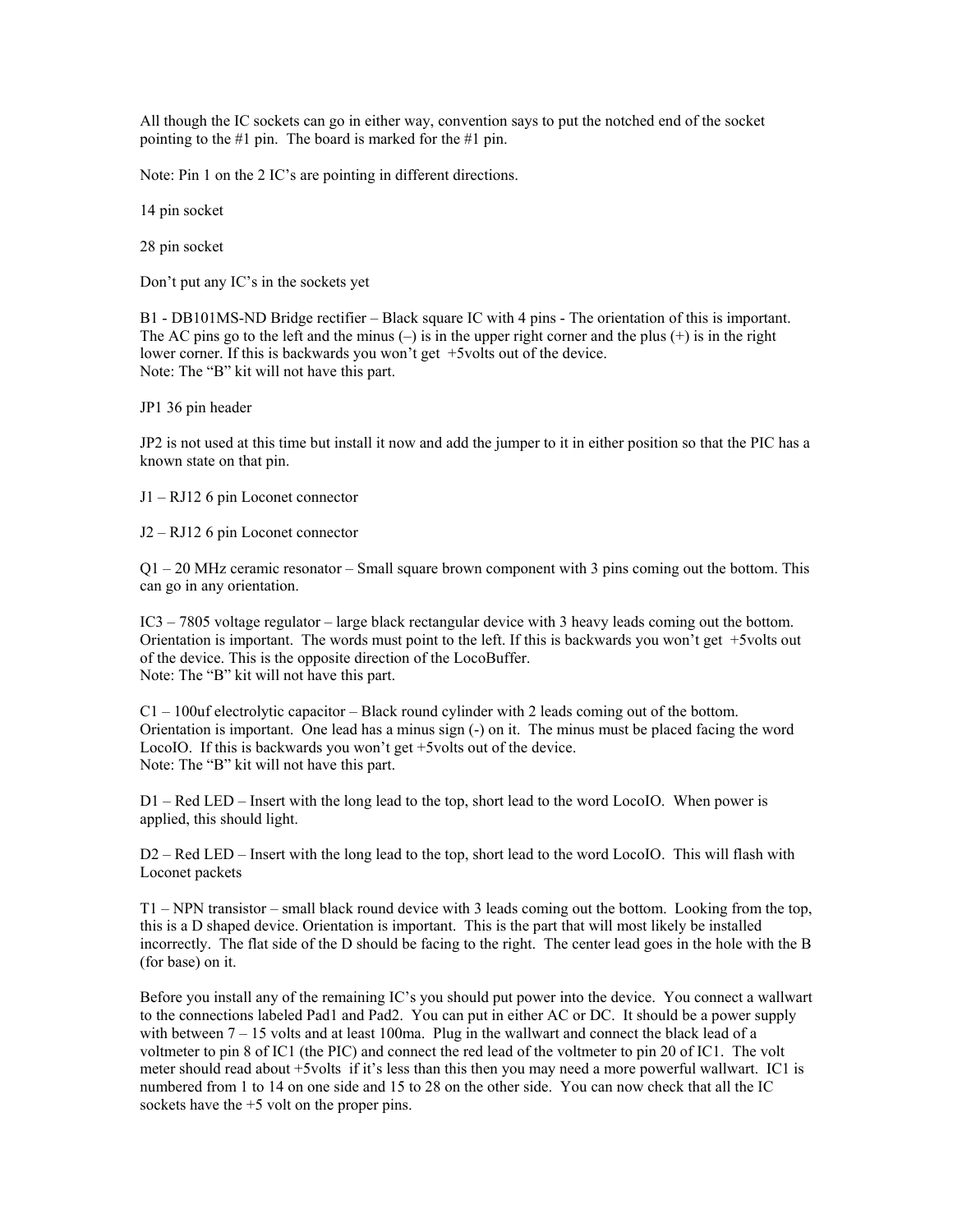Important – Remove power before completing the next steps.

Now install the remaining IC's. CAUTION – these are static sensitive devices. Read the warning at the top of the page.

IC1 – PIC processor. Orientation is very important. Pin 1 on the PIC must line up with pin 1 on the socket. Pin 1 on IC devices is either marked with a small indent over pin 1 or pin 1 is on the left side of the end if the IC with an indent or notch in it.

IC2 – LM339N op amp. Orientation is very important. See note above.

Congratulations. You have built a LocoIO mainboard. Now lets see if it works. To do this you need a program that will put out a OPC\_PEER\_XFER message. The sample program RRCntl will do this. It requires a LocoBuffer to run.

Note: Do not hook up any devices to the JP1 header at this time.

#### **Testing**

Connect a straight through active Loconet cable to the LocoIO. Plug in the wallwart. Startup the sample RRCntl program on your PC. Set the serial port to the correct baud and to the correct Comm port. Then open the port. Now open the debug window and the LocoIO window (from the Tools menu). Click on the send key and you should see the following 2 OPC\_PEER\_XFER\_messages:

E5105051010002010000100000000019 E510515001000000000010000000514B

If you do then you were successful. If you don't, then try a few more times. If you get the 2 messages on the second or third try then LocoIO is working. If not then go to the troubleshooting section of the LocoIO documentation.

A few more tests you can do to verify that the device works and to get familiar with the functionality of the device is to do the following.

All the even numbered pins (from  $2 - 34$ ) on JP1 are ground pins at 0 volts. Even numbered pins are near the PCB board edge. Pin 1 of JP1 is the pin closest to the RJ12 connectors. Pins 35 and 36 are  $+5$  volts. All the odd number pins (from 1 to 33) on JP1 should be at 0 volts

Send the following message out to the Loconet B201105C Pin 1 should have changed from 0 volts to  $+5$  volts Send the following message out to the Loconet B201004C Pin 1 should have changed from +5 volts to 0 volts No other pins should have changed their state You can do this test on the first 8 ports using  $1 - 4$  for the second byte and alternating the third byte between 16 (0x10) and 0 and between 32 (0x20) and 48 (0x30)

Send the following message out to the Loconet B001105E Pin 17 should have changed from 0 volts to  $+5$  volts and pin 19 should remain at 0 volts Send the following message out to the Loconet B001307E

Pin 17 should have changed from +5 volts to 0 volts and pin 19 should have changed to +5 volts No other pins should have changed their state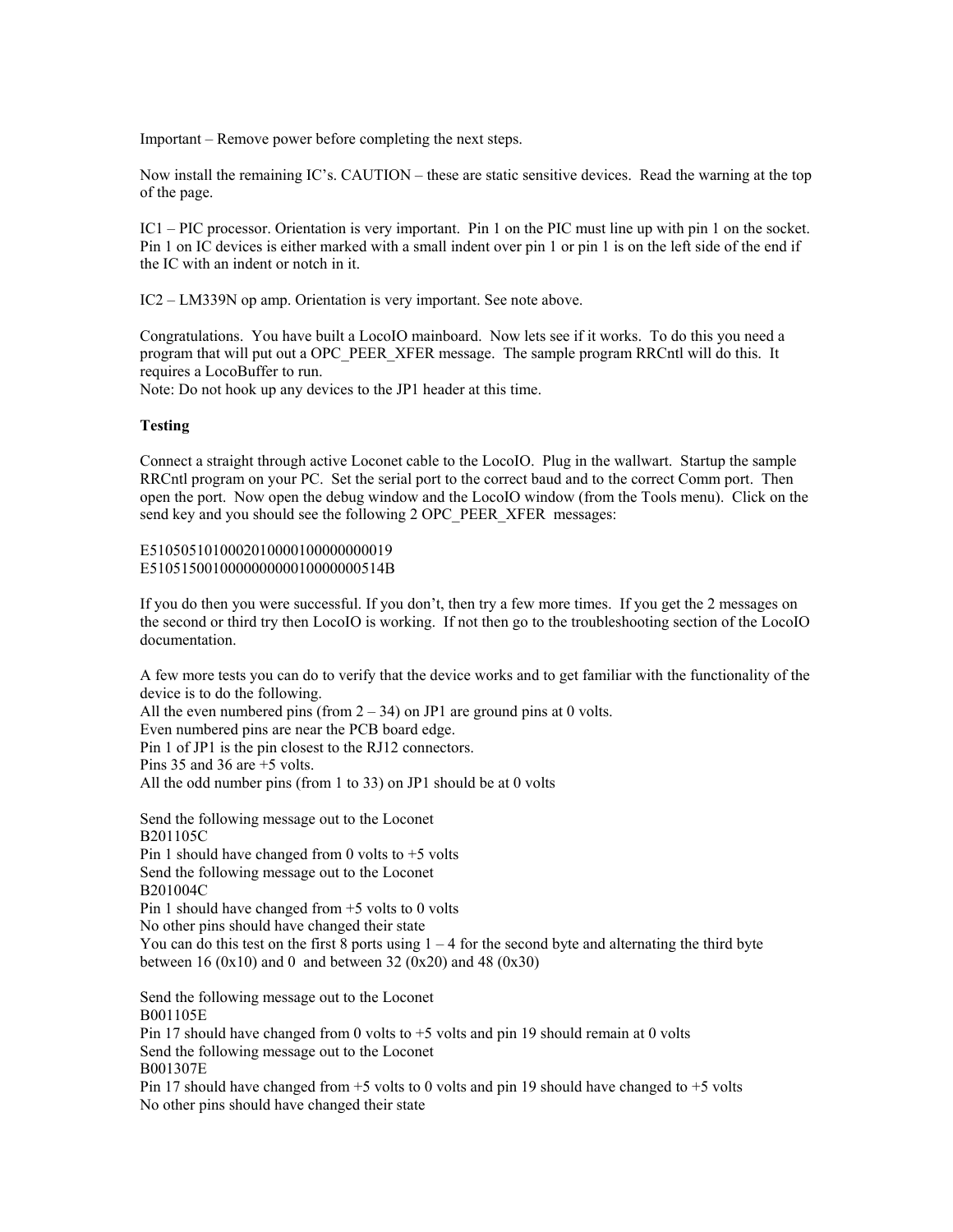You can do this test on the second 8 ports using  $1 - 4$  for the second byte and alternating the third byte between 16 (0x10) and 48 (0x30)

The last test is to program SV 3 to a value of 15  $(0x0F)$ . Then cycle power to the LocoIO device. Now, carefully bring pin 1 of JP1 to +5 volts. The following packet will show up on the Loconet B001307E

Now, carefully bring pin 1 of JP1 to 0 volts. The following packet will show up on the Loconet B001105E

The next thing you must do before you connect anything to the JP1 header is to set the SV's to values that match the devices that you are going to connect to JP1. All ports are defaulting to output ports. You must configure any ports that are input ports at this time. Once the ports are configured to output or input then power to the LocoIO should be cycled and then the devices can be connected to JP1 on the LocoIO. Failure to do this may cause unpredictable results and the Loconet getting flooded with messages. It probably won't burn out any of the IC's but good electrical practices should always be followed. Some of these are:

Don't leave PIC inputs in a state where they can float (they should always be at  $0$  or  $+5$  volts) Watch power consumption. The Microchip data sheet defines the power capabilities of the 16F873 PIC processor and should be consulted for the actual values (but roughly they say that each pin can source and/or sink 25ma and that all the ports on PortA and PortB can not exceed 200ma).

#### **Troubleshooting tips**

If you have trouble with getting the circuit to work try the following: Check the wiring Check the wiring Check the wiring (just kidding)

If there are any soldering problems, they will probably be on the JP1 header.

Transistor problems The transistor I used is a 2N4401 because it works. Other people have used a BC337 or 2N2222. Any transistor (npn I believe) with enough gain should work. If this is put in the circuit wrong the output won't work.

Using a simple 5 volt logic probe (one that can stretch a pulse), you should see the following signals on the PIC.

PIC Pin 2 (Loconet out from LocoIO) should be low until the LocoIO sends a Loconet packet out and then it should flash.

Pin 3 (Loconet in from Loconet) should basically be high and flash whenever Loconet packets are present.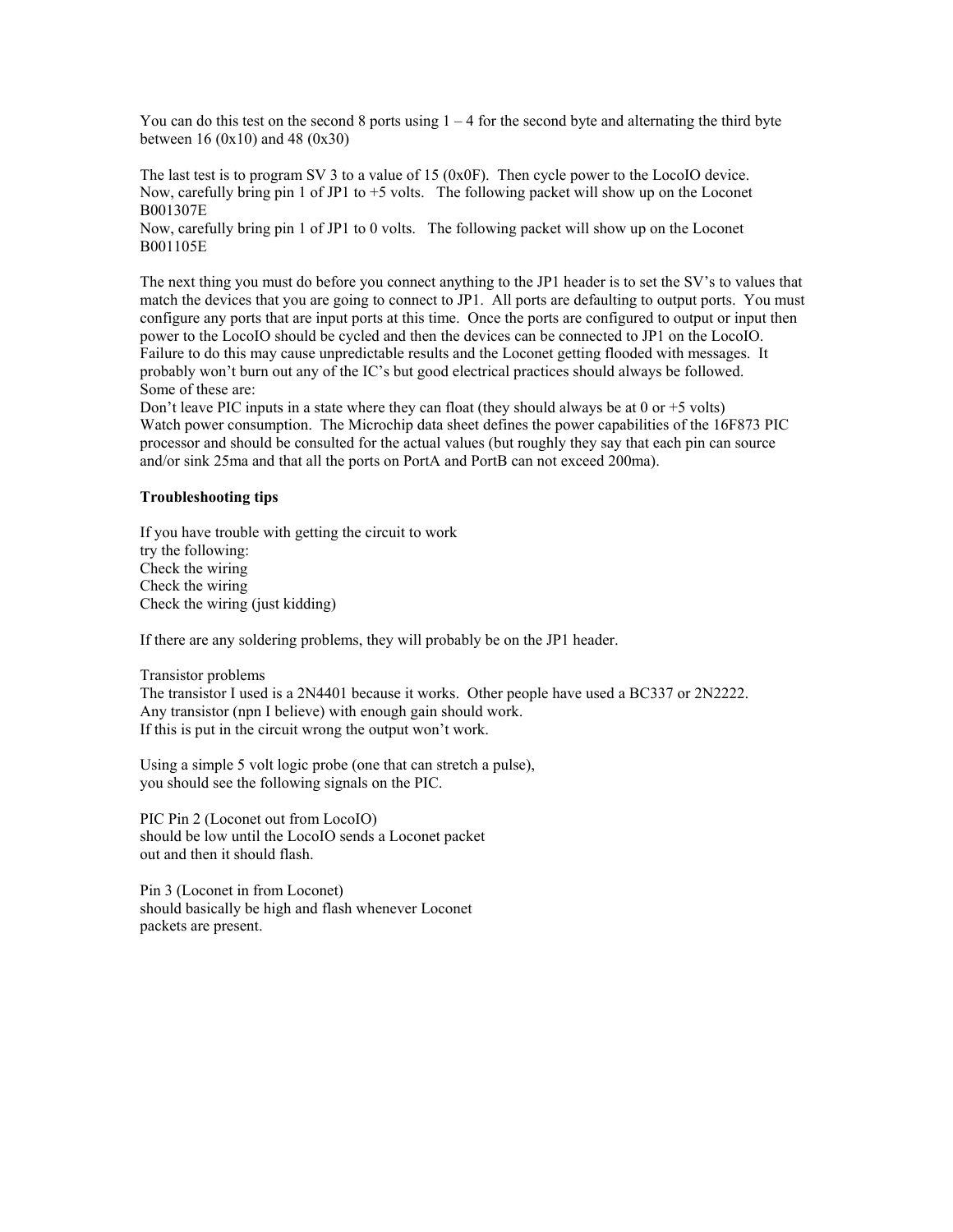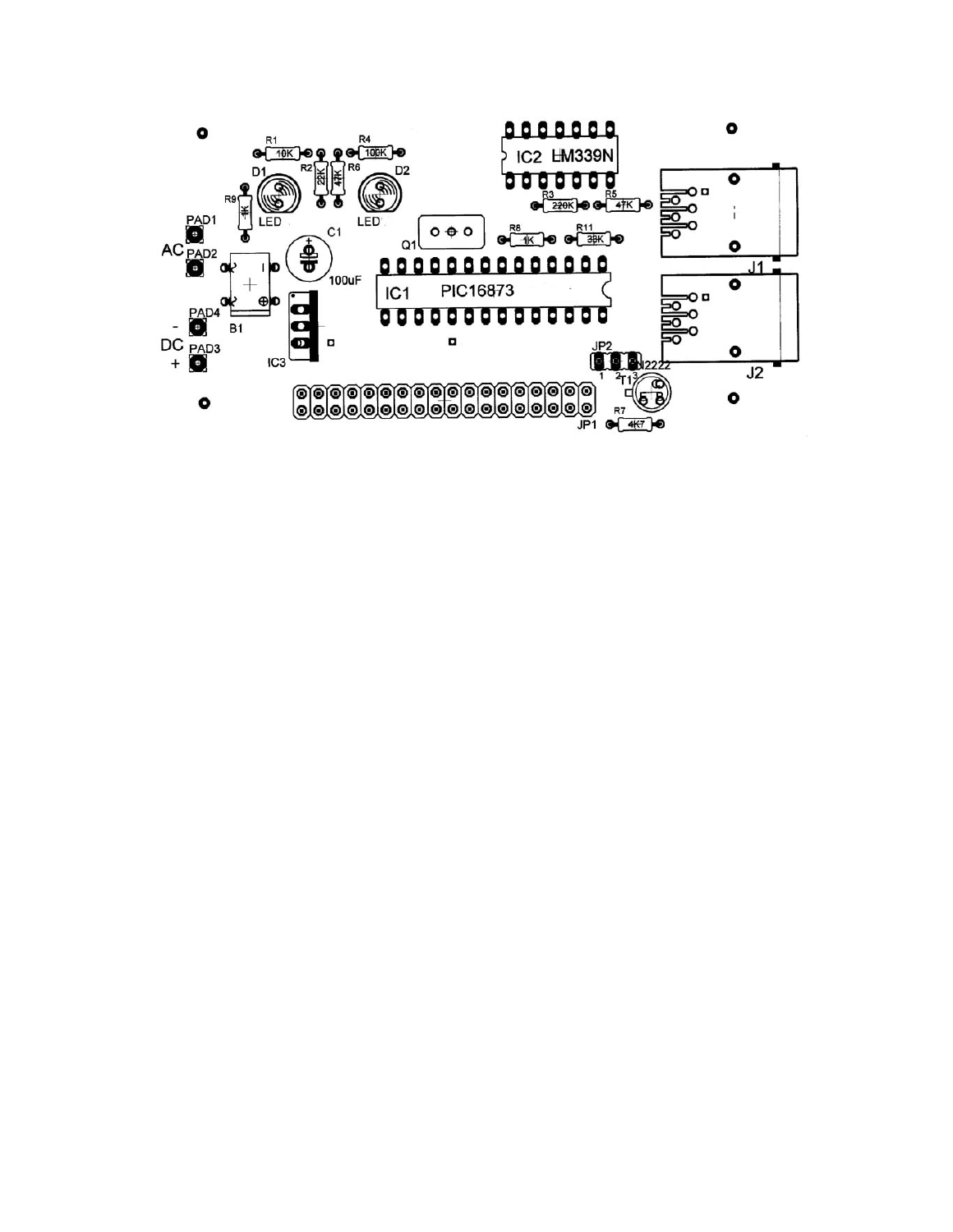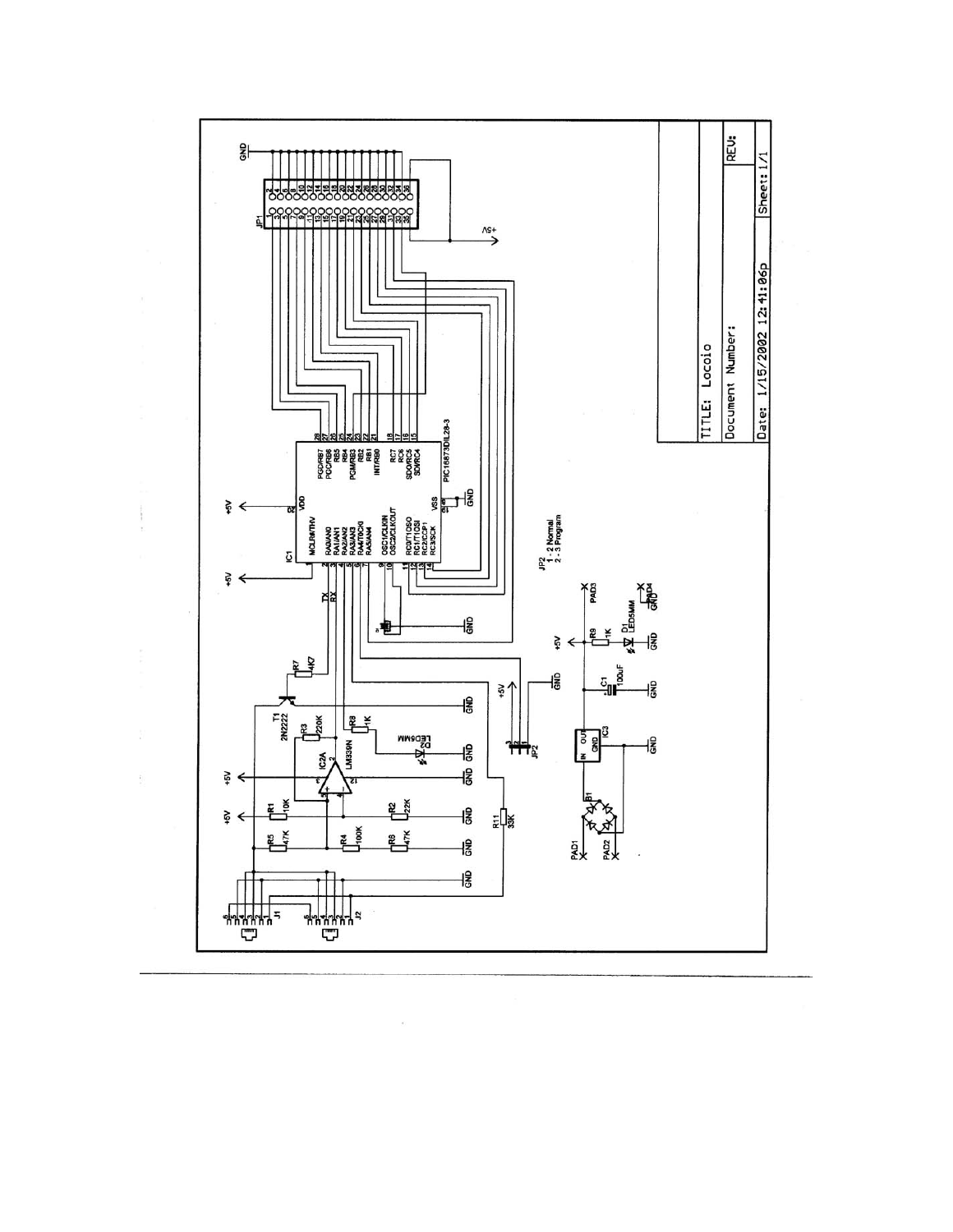| LocolO parts list  |           |               |                                      |                  |
|--------------------|-----------|---------------|--------------------------------------|------------------|
| Part number        | Vendor    | Digikey Price | Comments                             | Quantity         |
| PIC16F873-20/SP-ND | Microchip |               | \$7.63 I can program this for free   |                  |
| <b>X909-ND</b>     |           |               | \$0.81 Ceramic Resonator w/cap 20mhz |                  |
| ED3328-ND          |           |               | \$1.46 28 pin DIP socket .300        |                  |
| A9414-ND           |           |               | \$0.75 14 pin DIP socket             |                  |
| 296-1393-5-ND      |           |               | \$0.52 LM 339N Quad comparator       |                  |
| NJM7805FA-ND       |           |               | \$0.57 Voltage regulator             |                  |
| A9049-ND           |           |               | \$1.44 6-6 connector for RJ12        | 2                |
| DB101MS-ND         |           |               | \$0.52 Bridge rectifier              |                  |
| 2N4401-ND          |           |               | \$0.21 2N4401Transistor              |                  |
| <b>APC</b>         |           |               | \$7.30 PC board                      |                  |
| 929834-02-36-ND    |           |               | \$0.20 Header                        | $\overline{0.2}$ |
| 929836-09-36-ND    |           |               | \$1.01 Header                        | 0.5              |
| 929950-00-ND       |           |               | $\overline{\$0.15}$ jumpers          |                  |
| 1.0KQBK-ND         |           | $$0.12$ 1k    |                                      | $\overline{2}$   |
| 47KQBK-ND          |           | $$0.12$ 47k   |                                      | $\overline{2}$   |
| 100KQBK-ND         |           | \$0.06 100k   |                                      |                  |
| 33KQBK-ND          |           | $$0.06$ 33k   |                                      |                  |
| 220KQBK-ND         |           | \$0.06 220k   |                                      |                  |
| 22KQBK-ND          |           | \$0.06 22k    |                                      |                  |
| 10KQBK-ND          |           | \$0.06 10k    |                                      |                  |
| 4.7KQBK-ND         |           | $$0.06$ 4.7k  |                                      |                  |
| P10294-ND          |           |               | \$0.63 100uf                         |                  |
| $P363-ND$          |           |               | \$0.34 Red LED                       | $\overline{2}$   |
|                    |           |               |                                      |                  |
|                    |           |               |                                      |                  |
| Total              |           | \$24.14]      |                                      |                  |

Digikey prices are in units of one as of 01/14/02 Power supply is required (7-15 volts AC or DC wallwart) Resistor wattage is not important (1/4 watt 5% fits board)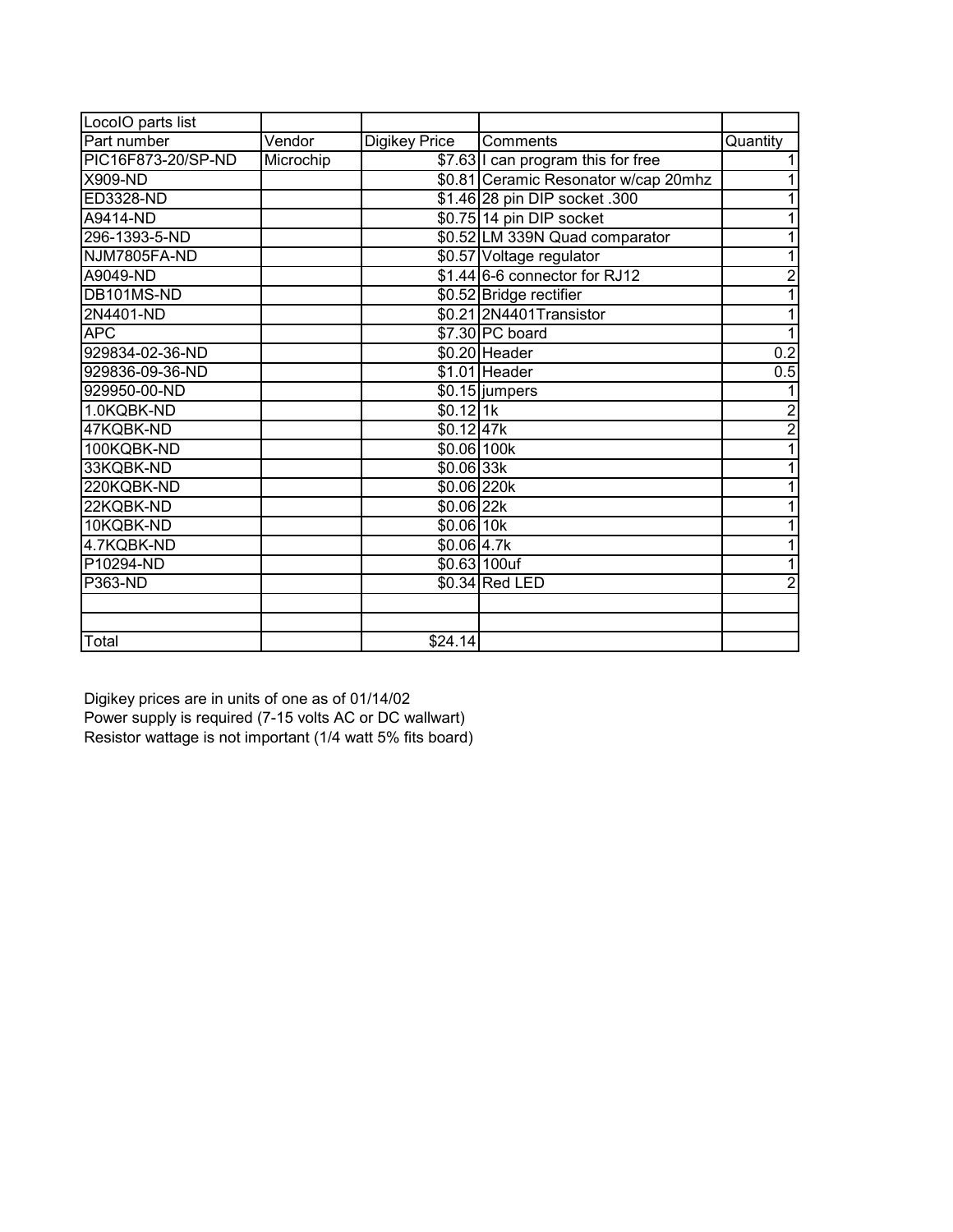| SV | Description                  |                 | JP1 # PIC Pin | PIC name Function |                     | <b>Default</b>   | <b>Hex</b>              | Comment |
|----|------------------------------|-----------------|---------------|-------------------|---------------------|------------------|-------------------------|---------|
|    | 0 LocolO Setup               |                 |               |                   | LocolO Setup        | $\pmb{0}$        | $\mathbf 0$             |         |
|    | 1 Device Low Address         |                 |               |                   | <b>Low Address</b>  | 81               | $\overline{51}$         |         |
|    | 2 Device High Address        |                 |               |                   | <b>High Address</b> | 1                | 1                       |         |
|    | 3 Configuration              | 1               |               | 28 RB7            | Configuration       | 192              | $\overline{C}0$         |         |
|    | 4 Value 1                    |                 |               |                   | Value1              | 1                | 1                       |         |
|    | 5 Value 2                    |                 |               |                   | Value <sub>2</sub>  | $\mathbf 0$      | 0                       |         |
|    | 6 Configuration              | 3               |               | 27 RB6            | Configuration       | 192              | CO                      |         |
|    | $7\overline{\text{Value}}$ 1 |                 |               |                   | Value1              | 1                | 1                       |         |
|    | 8 Value 2                    |                 |               |                   | Value2              | $\overline{32}$  | 20                      |         |
|    | 9 Configuration              | 5               |               | 26 RB5            | Configuration       | 192              | CO                      |         |
|    | 10 Value 1                   |                 |               |                   | Value1              | 2                | $\overline{2}$          |         |
|    | 11 Value 2                   |                 |               |                   | Value2              | $\mathbf 0$      | $\mathbf 0$             |         |
|    | 12 Configuration             | 7               |               | 25 RB4            | Configuration       | 192              | $\overline{C}0$         |         |
|    | 13 Value 1                   |                 |               |                   |                     | $\overline{2}$   | $\overline{2}$          |         |
|    |                              |                 |               |                   | Value1              | $\overline{32}$  | $\overline{20}$         |         |
|    | 14 Value 2                   |                 |               |                   | Value <sub>2</sub>  |                  |                         |         |
|    | 15 Configuration             | 9               |               | 23 RB2            | Configuration       | 192              | CO                      |         |
|    | 16 Value 1                   |                 |               |                   | Value1              | 3                | 3                       |         |
|    | 17 Value 2                   |                 |               |                   | Value2              | $\mathbf 0$      | $\mathbf 0$             |         |
|    | 18 Configuration             | 11              |               | 22 RB1            | Configuration       | 192              | CO                      |         |
|    | 19 Value 1                   |                 |               |                   | Value1              | 3                | 3                       |         |
|    | 20 Value 2                   |                 |               |                   | Value <sub>2</sub>  | $\overline{32}$  | $\overline{20}$         |         |
|    | 21 Configuration             | 13              |               | 21 RB0            | Configuration       | 192              | $\overline{C}0$         |         |
|    | 22 Value 1                   |                 |               |                   | Value1              | 4                | 4                       |         |
|    | 23 Value 2                   |                 |               |                   | Value2              | 0                | $\mathbf 0$             |         |
|    | 24 Configuration             | $\overline{15}$ |               | 18 RC7            | Configuration       | 192              | $\overline{C}0$         |         |
|    | 25 Value 1                   |                 |               |                   | Value1              | 4                | $\overline{4}$          |         |
|    | 26 Value 2                   |                 |               |                   | Value <sub>2</sub>  | $\overline{32}$  | $\overline{20}$         |         |
|    | 27 Configuration             | $\overline{17}$ |               | 17 RC6            | Configuration       | $\overline{128}$ | 80                      |         |
|    | 28 Value 1                   |                 |               |                   | Value1              | 1                | 1                       |         |
|    | 29 Value 2                   |                 |               |                   | Value <sub>2</sub>  | 16               | $\overline{10}$         |         |
|    | 30 Configuration             | $\overline{19}$ |               | <b>16 RC5</b>     | Configuration       | $\overline{128}$ | 80                      |         |
|    | 31 Value 1                   |                 |               |                   | Value1              | 1                | 1                       |         |
|    | 32 Value 2                   |                 |               |                   | Value <sub>2</sub>  | $\overline{48}$  | $\overline{30}$         |         |
|    | 33 Configuration             | $\overline{21}$ |               | 15 RC4            | Configuration       | 128              | 80                      |         |
|    | 34 Value 1                   |                 |               |                   | Value1              | $\overline{2}$   | $\overline{2}$          |         |
|    | 35 Value 2                   |                 |               |                   | Value <sub>2</sub>  | 16               | 10                      |         |
|    | 36 Configuration             | 23              |               | 14 RC3            | Configuration       | 128              | 80                      |         |
|    | $37$ Value 1                 |                 |               |                   | Value1              | $\overline{2}$   | $\overline{2}$          |         |
|    | 38 Value 2                   |                 |               |                   | Value2              | 48               | $\overline{30}$         |         |
|    | 39 Configuration             | 25              |               | 13 RC2            | Configuration       | $\overline{128}$ | 80                      |         |
|    | 40 Value 1                   |                 |               |                   | Value1              | 3                | 3                       |         |
|    | 41 Value 2                   |                 |               |                   | Value <sub>2</sub>  | $\overline{16}$  | $\overline{10}$         |         |
|    | 42 Configuration             | 27              |               | $12$ RC1          | Configuration       | 128              | 80                      |         |
|    | 43 Value 1                   |                 |               |                   | Value1              | 3                | دن                      |         |
|    | 44 Value 2                   |                 |               |                   | Value2              | 48               | 30                      |         |
|    | 45 Configuration             | 29              |               | 11 RC0            | Configuration       | 128              | 80                      |         |
|    | 46 Value 1                   |                 |               |                   | Value1              | 4                | 4                       |         |
|    |                              |                 |               |                   | Value2              | 16               | 10                      |         |
|    | 47 Value 2                   | 31              |               |                   |                     |                  |                         |         |
|    | 48 Configuration             |                 |               | <b>7 RA5</b>      | Configuration       | 128              | 80                      |         |
|    | 49 Value 1                   |                 |               |                   | Value1              | 4                | $\overline{\mathbf{4}}$ |         |
|    | 50 Value 2                   |                 |               |                   | Value2              | 48               | 30                      |         |
|    | 51 Configuration             | 33              |               | 24 RB3            |                     |                  |                         |         |
|    | 52 Value 1                   |                 |               |                   |                     |                  |                         |         |
|    | 53 Value 2                   |                 |               |                   |                     |                  |                         |         |
|    | Reserved 54 - 127            |                 |               |                   |                     |                  |                         |         |